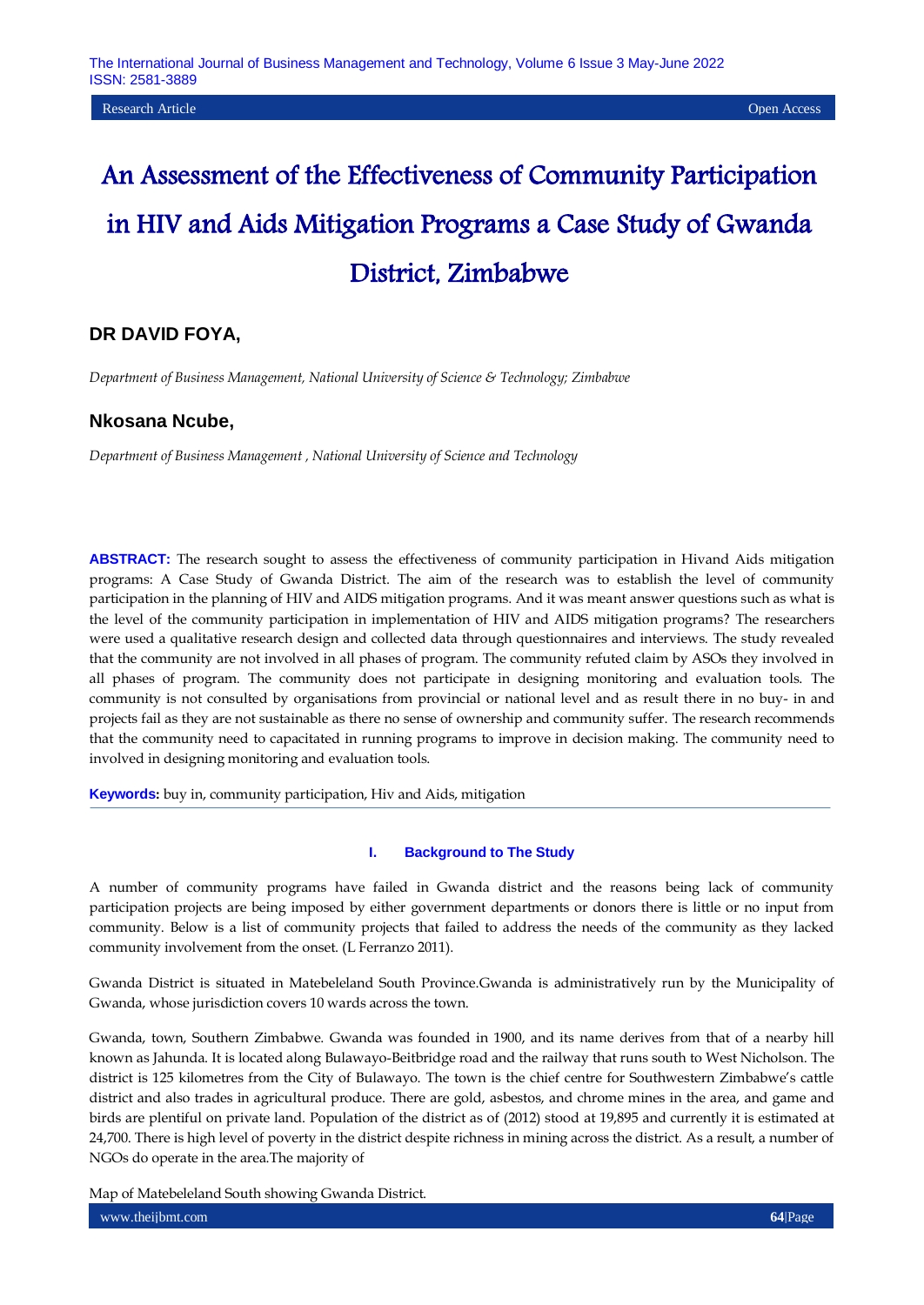

Source : https://en.wikipedia.org/wiki/Gwanda\_District#/media/File:Matabeleland\_South\_districts.png

| Namecommunity project                             | <b>Reason for failure</b>                                                                                                                                                                                                                           |
|---------------------------------------------------|-----------------------------------------------------------------------------------------------------------------------------------------------------------------------------------------------------------------------------------------------------|
| Magwe irrigation scheme                           | Imposed on communities by extension workers                                                                                                                                                                                                         |
|                                                   | Communities saw themselves as workers who expected to be paid instead of<br>being partners to share profits                                                                                                                                         |
| Zunde<br>ramambo<br>project(<br>isiphala senkosi) | Community was not consulted the community wanted (isibayasenkosi) as the area<br>is not fit for growing crops but ranching                                                                                                                          |
| Home based care                                   | Very few people benefit who are volunteers and paid incentives by donors the<br>program is for elite and selected individuals handpicked by donors. Monitoring<br>and development tools have been developed by donor no input from the<br>community |
| Campfire program                                  | Community not benefitting from the program as they were promised. Rural<br>district council not transparent in sharing proceeds.                                                                                                                    |
| Community<br>share<br>ownership scheme            | No development has taken place and officers not from community conflict has<br>arisen                                                                                                                                                               |
| Silonga poultry project                           | Community not capacitated on record in keeping                                                                                                                                                                                                      |

## **Table 1 List of Failed Projects in Gwanda**

Source 2014 survey

www.theijbmt.com **65**|Page **65**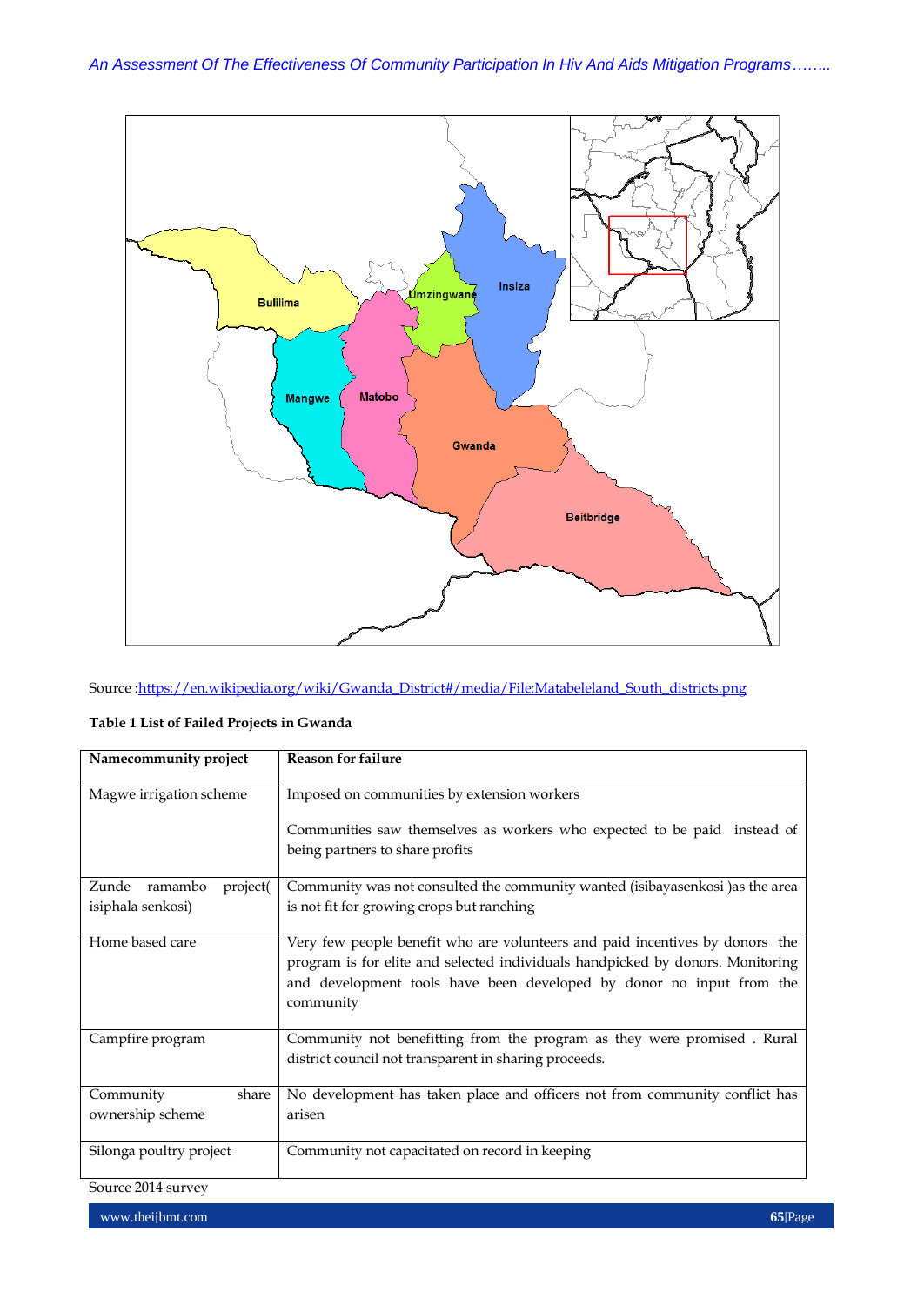## **1.3 Research objectives**

The objectives of this research paper are to:

- establish the level of community participation in the planning of HIV and AIDS mitigation programs.
- investigate the level of community involvement in monitoring and evaluation of HIV and AIDS mitigation program.
- To establish the extent in which the community is involved in the allocation of resources for the HIV and AIDS mitigation programs.

## **1.4Research Questions**

- What is the level of the community participation in planning and implementation of HIV and AIDS mitigation programs?
- What is the level of community participation in monitoring and evaluation of HIV and AIDS mitigation programs?
- To what extent are ASOs accountable to communities they provide HIV and AIDS mitigation interventions?

## **II. Interim literature review**

## 2.1 Community engagement

According Ferranzo (2011) to there is paradigm shift from community involvement to community engagement to improve local communities, and increase public support, we need to understand the difference between community involvement and community engagement. Ferranzo (2011) goes on to say an implementer who tries community involvement often leads with his/her mouth in identifying projects, needs, and goals and then telling community how they can contribute. While an implementer striving for community engagement, on the other hand, tends to lead with his /her ears in listening to what community think, dream, and worry about. The goal of community engagement is not to serve clients but to gain partners. It's not that community involvement is bad. But almost all the research also says that community engagement can produce even better results for the communities. The tonne of literature review will dwell more on listening with ears as something for the community is something by the community as they are close to the impact they have to be on driving seat in terms developmental issues but this not the case with Gwanda the ASOs lead with their mouths not ears. The community needs to empowered and capacitated to make their decisions as active partners not clients most projects have failed because of approach where an implementer dictates instead of listening to what the community wants the done [\(www.pthvp.org.](http://www.pthvp.org/)

## 2.3 Community based project on design

The importance of community participation is that many people are involved in the community"s activities. Business is not just run by an elite leadership, but is the work of everyone (Reid 2000). According to health professionals working with the community, the value of community participation is that resources can be targeted more efficiently and effectively (WHO 2002). Involving the community in planning and implementation allows them to become more responsive to the need and hence increase uptake of resources and services. Furthermore, WHO (2002) adds that community participation methods help develop skills and build competencies and capacities within communities. Involving the community in decision making leads to better decisions being made and these are more appropriate and owned by the community enhancing chance of the program being sustainable. Something for the community is something by the community, the community need to be partners who active by being involved in the design phase where they have to be consulted extensively about their particular problems which they face not to impose solutions to their problems.

Foya (2022) is of the strong view that it is critically necessary for stakeholders in a community to be consulted otherwise, all attempts by outsiders will fail regardless of the motive of those pushing for the agenda.

A mere availability of information is not sufficient. In this case there also has to be capacity to analyze that information and make effective use of assessing performance and discussion on how the program should be implemented. This requires analytical and advocacy skills on the part of those who want to hold development agents accountable. FAO (2007) defines participation as a process of equitable and active involvement of stakeholders in the formulation of development policies and strategies and the analysis, planning and implementation, monitoring and evaluation of development activities. To allow for more equitable development process, the disadvantaged stakeholders such as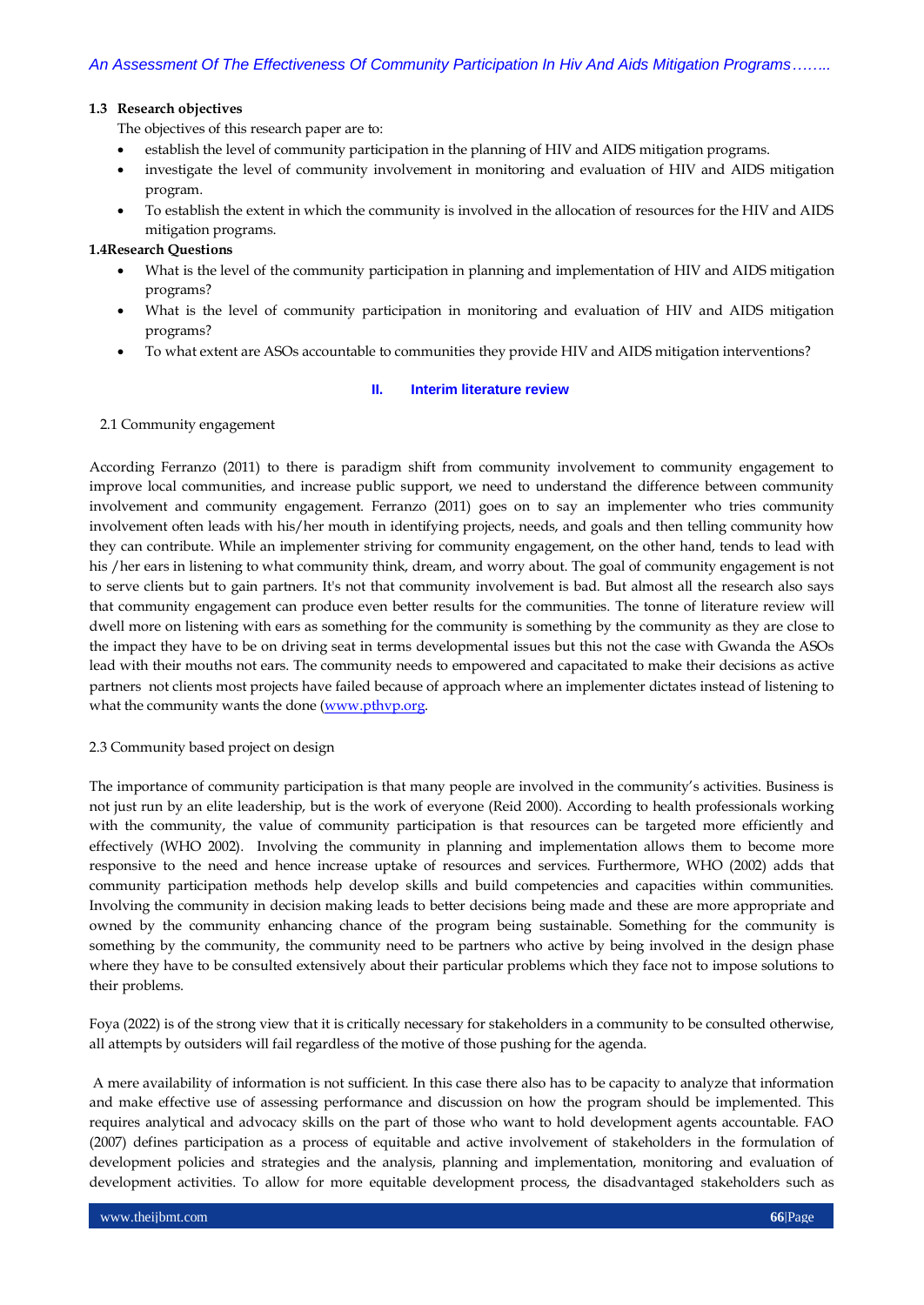## *An Assessment Of The Effectiveness Of Community Participation In Hiv And Aids Mitigation Programs……..*

beneficiaries of interventions need to be empowered to increase their level of knowledge, influence and control over their own livelihoods, including development initiatives affecting them. In view of this particular study, beneficiaries of the HIV and AIDS programs such as People Living with HIV, Orphans and Vulnerable Children, youths and the elderly looking after orphans need to be empowered so as to be in a position to make decisions on programs meant for them, the level of which this particular study seeks to establish in relation to accountability of ASOs. Various participation typologies have been suggested to explain the level or degree of participation. However according to Hayward et al (2004), some of the models suggested are not neutral; they encourage full participation as the goal to be achieved. This laden view delegitimizes non-and/or peripheral participation (Hayward et al 2004). Pimbert and Pretty (1994) came up with the following typologies: self-mobilization, interactive participation, functional participation, participation by material incentives, participation by consultation, participation by information giving and passive participation.

## **III. Contribution to empirical literature**

This study will assist in bringing more information to the research body and address challenges facing by organisations that are working in Gwanda District of Matebeleland South Province. There is not much that has been written in this region. Thus, this research will address that and further create room for further research as this research is not conclusive.

## **IV. Research Methodology**

The researchers adopted a mixed approach in this research so that they employ both qualitative and quantitative approaches as dealing with the topic under discussion requires using such approach since ties nicely with confirmation of validity of facts that whether the community of Gwanda effectively participates in HIV and AIDS mitigation programs.

The research population comprised of the leadership who were key informants, 18 field workers from ASOs,members of the community, beneficiaries of the programs that is 22 people living with HIV, orphans and 20 vulnerable children. The total number is 80.This research study is targeting 40 participants. The researchers used three types of sampling techniques which are convenience, purposive and random sampling techniques in order to get the needed respondents.

## **Table 1 Sample Size**

| Category of Population          | Population | Sample Size |  |
|---------------------------------|------------|-------------|--|
| ASO <sub>s</sub>                |            |             |  |
| Key informants                  | 20         |             |  |
| People living with HIV and AIDS |            |             |  |
| Orphans and vulnerable children | 20         | 10          |  |
| TOTAL.                          | 80         | 40          |  |

Source 2021 survey

## **4.2 Data Collection Techniques**

The researchers adopted the use of questionnaires, focus group discussion and interviews in order to obtain information form the respondents. Key informants were interview. Focus group discussions were held with the stakeholders and other beneficiaries.

## **V. Presentation of findings**

5.1 response rate to questionnaires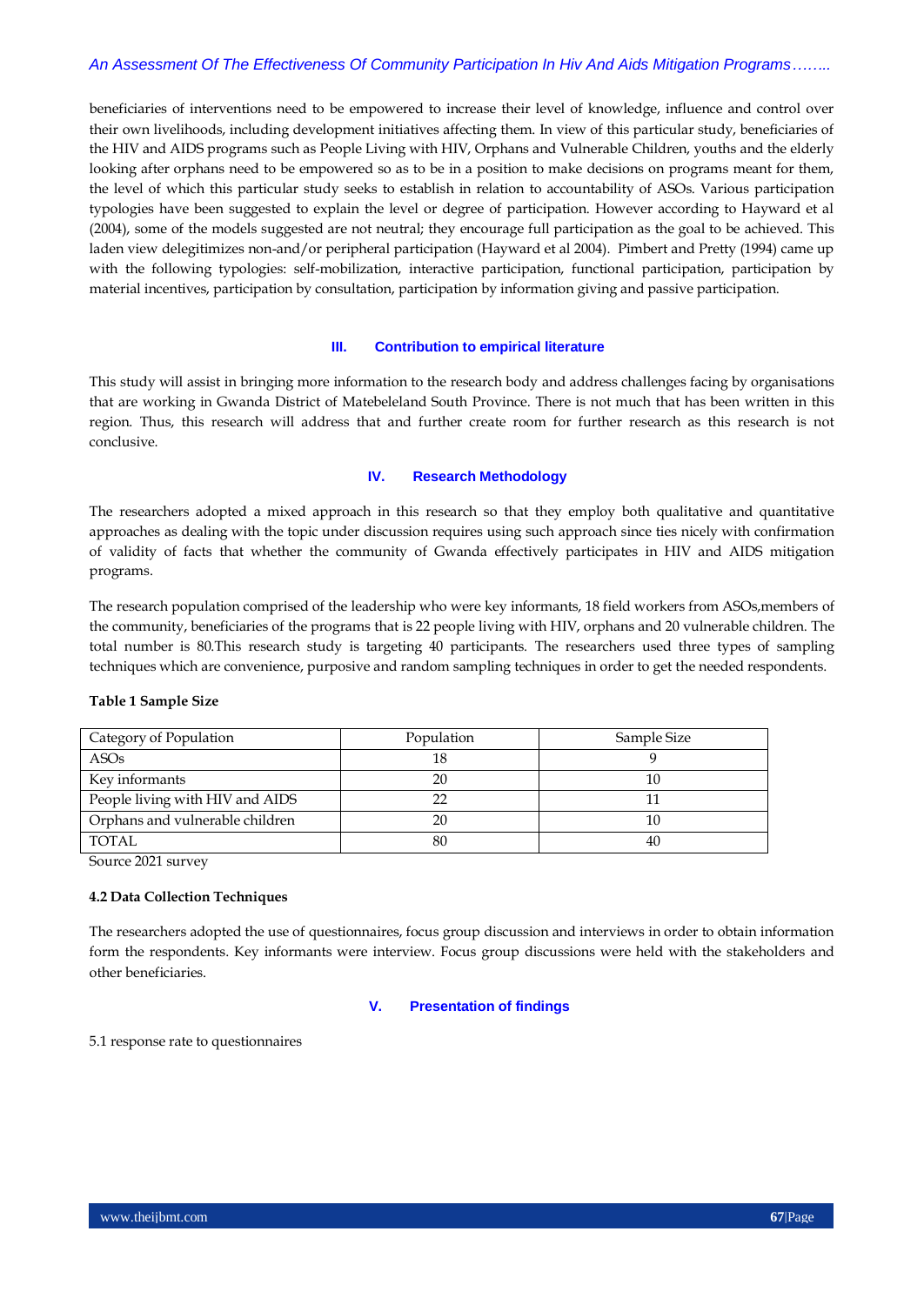Table2

| Category        | Questionaires | Questionaires | Questionaires | $\%$ Response rate |
|-----------------|---------------|---------------|---------------|--------------------|
|                 | Sent          | Returned      | Not returned  |                    |
| Field<br>(ASOs) | -9            |               |               | 100%               |
| workers         |               |               |               |                    |
| Key Informants  | 10            |               |               | 80%                |
| <b>PLHIV</b>    | 11            |               |               | 64%                |
| <b>OVCs</b>     | 10            |               |               | 60%                |
| <b>TOTAL</b>    | 40            | 30            | 10            | 75%                |

Source: survey 2014

From the table, a response rate of 75 % was achieved as questionnaires. Given these acceptable returns to questionnaires, the researcher went on to analyse returns on individual questions starting with views on community participation;

## **5.2 Consultation with community**

As shown the table 78% of NGOs understand as participation as taking lead in decision making while 22% understand participation as involvement in all phases of the program. The table further shows that 50% of key informants understand as participation as taking lead in decision making while 25% understand participation as involvement in all phases of the program and 25% view participation as supplying information. The table goes on to show that 43% of PILHIV understand participation as involvement in all phases of the program and 53% view participation as supplying information. Lastly the table goes on to show that 17% of OVCs understand participation as involvement in all phases of the program and 83% view participation as supplying information.

The claim by NGOs that they involve the community in phases of the program is not supported by members of the community who felt that they are only involved when decisions are made. According 56% of the respondents interviewed, there is very little involvement by these organisations operating in the community. Half the time they come with their plans already ready for implementation. I32% of the respondents were of the strong view that these organisation just approach corrupt counsellors and traditional leaders who claim to speak on behalf of the communities and thus, the NGOs could be right when they argue that they consult as they speak to community leaders some of who have no touch with the community and also do not give feedback to the very community which they purport to represent. The mere availability of information is not sufficient to constitute involvement and does not therefore constitute participation at all as alleged by ASOs in Gwanda. There is no evidence from members of community that they participate in decision making and in all phases of the program. According to WHO (2002) community participation leads to better decision being made and participation is important because it increases ownership of program which leads to sustainability of such programs. To this point none involvement of communities results in poor buy-in by communities whose interests they seek to serve. When records were reviewed, nothing could be established to show for the alleged involvement of communities by ASOs as no reports or minutes of meetings were given to support their assertions. These are issues about politics of participation dealing with whether such participation refer to the elite or everyone. The evidence in the Gwanda based NGOs show that only the elite is involved and not necessarily the masses, the would-be beneficiaries of such projects. In the researcher"s view, it is this approach that has resulted in a poor buy-in of communities accounting for the failure of such projects as is the case not only with Gwanda based projects but also other similar projects country wide.

## **5.3 How do you participate in HIV and AIDS program**

25% of key informants argues that participated by selecting and submitting names of beneficiaries while 50% participate by forming groups to tackle HIV and AIDS problem and 25% participate by community awareness creation. The 53% of the respondents said that the selection of beneficiaries by field officers of these NGOs in Gwanda District has gone away long in bringing transparency in selecting the deserving cases as there is transparent and accountability as compared to previous times when it was done by headmen participate by choosing and submitting names of beneficiaries. The process was full of inconsistencies and incorrect information which resulted in undeserving people getting assistance. 43% of the organizations" respondents interviewed maintained that they participated in community awareness creation so that members of the society are aware of the programs. However, 25% of the respondents were of the view that as long as there is no news of food handouts and other free goods, community respondents are less willing to attend these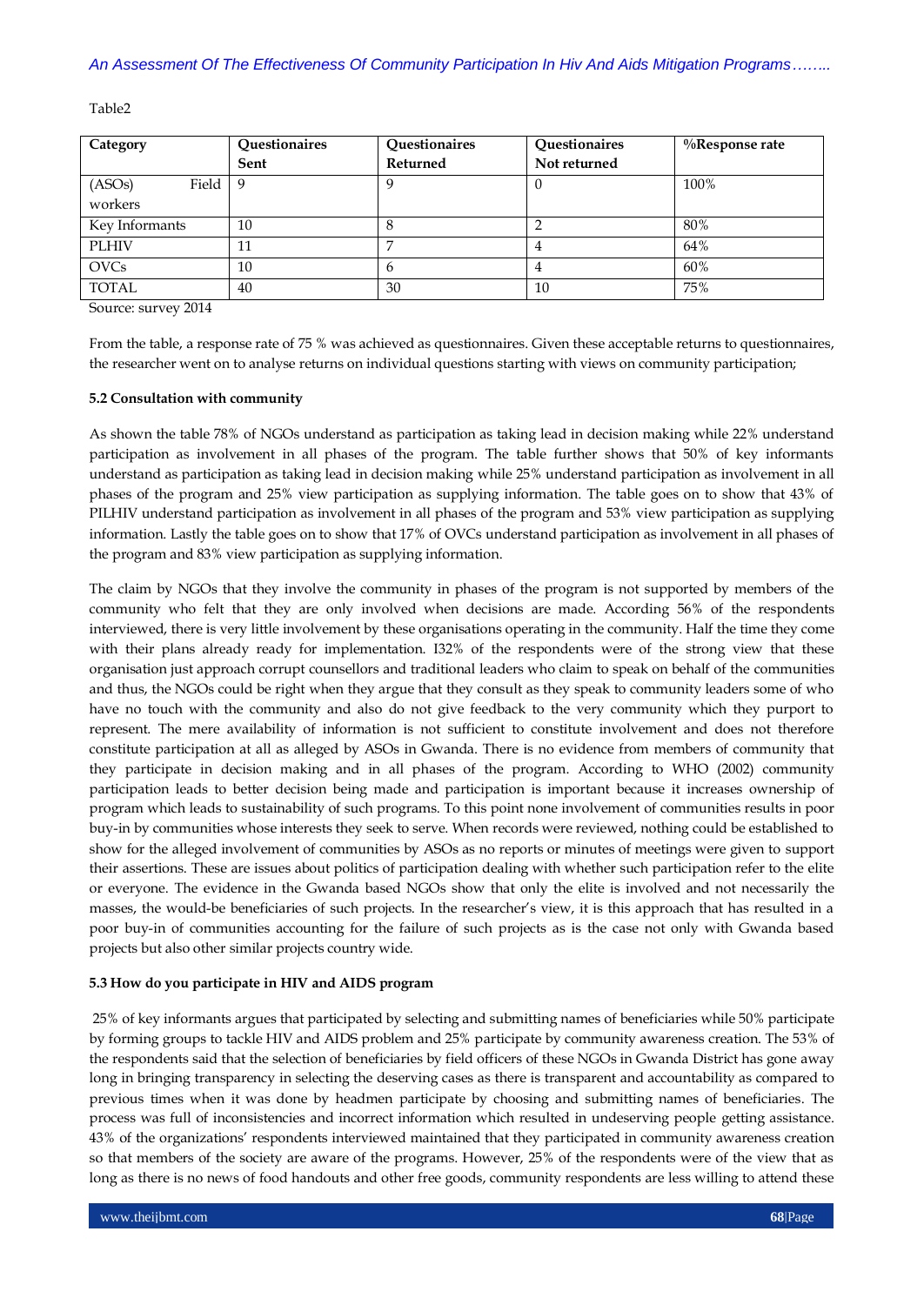## *An Assessment Of The Effectiveness Of Community Participation In Hiv And Aids Mitigation Programs……..*

meetings. Lastly, 67% of OVCs organisations do participate by choosing and submitting names of beneficiaries to their head-offices. Thus, from the above it maybe deduced that the majority of community members participate in by choosing as well as submission of beneficiaries but not in the formation groups to tackle Aids problem a key function that ASOs allocate to themselves. Those who participates are only the elite who in this case are people in leadership positions and not those at the bottom of the community hierarchy and such an approach is referred to as top down approach. The members of the community for example PILHIV and OVCs only participate in community awareness programs where they are asked to recite poems and give testimonials and there after given food and T shirts and this is known as the tokenism approach. Participation does not merely mean the presence of people in meetings and discussions, but active involvement and engagement in development and policy-making functions in the development structures.

## **5.4 Community involvement in the allocation of resources for the HIV and AIDS mitigation programs.**

61.7% of the respondents from community members argued that the members of community are not involved in the allocation of resources for HIV and Aids. People simply get packages which they are given. No one from the counsellor or traditional leaders have ever bothered why this is the arrangement. These respondents go further to say they feared victimization especially from political leaders in the district. Being vocal also means that one can be excluded from other programs in the community.

47% of key informants maintained that these organisations operating in these areas had a particular budget for each district. The question then remains that is it all the allocation that reaches the bottom to the last recipient. In this regard, 19.8% of the respondents were of the strong view that these organisations do not practice accountability nor transparency as they preach to the public. The organisations operating in the area maintained that less than 22% of communal members participate at implementation level and monitoring and evaluation. Members of the community participates at implementation stages not at needs assessment stages and design and planning stages. Donor or government initiatives are not necessarily community initiatives. None involvement of communities at these stages has resulted failure of programs not only Gwanda but provincial and national levels as there is no community buy-in as result sustainability of programs something for the community is something by the community that is to say let be active partners not clients. The community have divided itself into two major categories of donors namely World Vision and Christian Care who are the major supplies of food packs because they mainly feature at implementation level that is receiving food packs not in design and planning phase. They either belong to World Vision or Christian Care as if the program belongs to the donors but the community. In other words, if NGOs are to be accountable to poor communities which they are serving, are they must speak the same language with the communities. There is serious need for accountability firstly, as when communities are active in shaping policy priorities and demanding greater openness and responsiveness from duty-bearers who are aid agencies.

## **VI. Conclusions and Recommendations**

## **6.1 Conclusions**

The researchers would like to draw the following conclusions from the findings:

- Evidence from study reveals that the claim by NGOs that they involve the community in all phases of the program is not supported by members of the community who feel they are only involved when decisions have been made.
- The community merely participates by choosing and submission of names that is at implementation level not at needs assessment stage.
- The Community does not participate in all phases of the program, let alone on allocation of resources.
- The community is not involved in designing monitoring and evaluation tools

## **6.2. Recommendations**

The researchers do make the following recommendations:

- Community to be involved in all phases of project cycle In order to ensure full participation by the vulnerable groups and that HIV and AIDS programs are needs based, there is need to adopt a bottom up approach in all phases of the programme cycle.
- Needs Assessment and Design phase. The ASOs need to consult the community other as equal partners and each and every partner depend on each other to achieve a common goal. The community views on the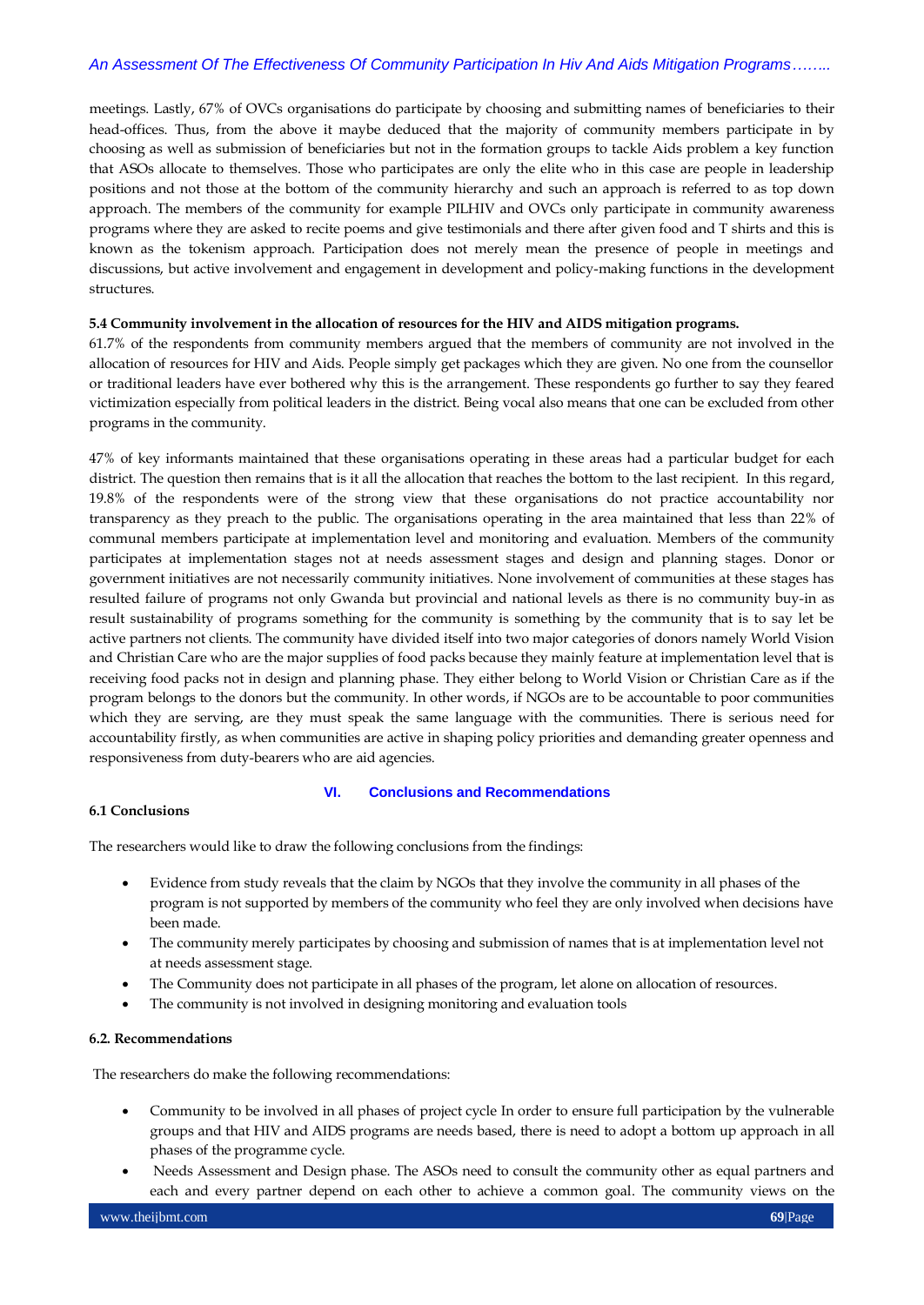solutions to the problems need to be taken in. This is necessary in that developmental planning should bottom up where community is asked for solutions to their problems. The ASOs to lead with ears not with mouth that to say to listen to the community prescribing solutions to their problems. Involving the community in planning and implementation allows them to become more responsive to the need and hence increase uptake of resources and services (WHO 2002).

- Implementation, the community need participate actively as partners not clients where they depend on each other with ASOs. According to respondents, participation should involve everyone not business of elite. In order to manage affairs as a community everyone in the community must feel that he/she is involved and partaking in the experience. It means participating in the benefits and responsibilities, decision- making process and duties, privileges and obligation of the undertaking. Individuals of the community must accept full responsibility for the outcome of the undertaking and own the project. The community must accept that it is responsible for the future success and failure of the project (Berman, 2000).
- Participatory Monitoring and Evaluation, there is need for community to participate in the design of monitoring and evaluation tools and these should to be tailor made to suit their locality .it should be more than submission of names but to design tools to hold ASOs accountable to the community not to the donors
- Community Capacity building program, capacity building targeting both community members should focus on participatory development approach. This will provide guidelines for development of a standard way of community participation. It is therefore critical for the capacity building curriculum to be developed through a community participatory process. According to (Fawcett et al., 1995). capacity building states that before individuals and organizations can gain control and influence and become players and partners in community health decision-making and action, they may need resources, knowledge, and skills above and beyond

## **References**

- [1.] Agyemang G et al(2009), NGO Accountability and Aid Delivery, London: Certified Accountants Trust (ACCA)
- [2.] Aubel J (2004), Participatory Monitoring and Evaluation for Hygiene Improvement. Beyond the tools box. What else is required for effective PM&E? A Literature Review. USAID-Washington D C
- [3.] Behn R D (2001), Rethinking Democratic Accountability, Washington DC, Brookings Institution Press
- [4.] Brown D and Jagadanada "Civic Society Legitimacy and Accountability: Issues and Challenges; The House Center for Non-Profit Organizations, Havard University and CIVICUS: World Alliance for Citizen Participation and Center for Youth and Social Development (CYSD)-2007
- [5.] Burns, D and Taylor, M (2000) Auditing community participation-an assessment handbook, Bristol: Policy Press
- [6.] Cornwall A and Jewkes R (1995), What is Participatory Research? Social Science Medicine 41 (12): 1667-1676
- [7.] Cavil S and Sohail M (2007), Accountability Arrangements to Combat Corruption-Literature Review, Loughborough: Loughborough University
- [8.] Chambers R (2007), From PRA to PLA and Pluralism, Institute of Development Studies: University of Sussex
- [9.] Coupal F (2001), Result Based Participatory Monitoring and Evaluation. Ottawa, Mosaic.net International Inc.
- [10.] Dzinavatonga N (2008), Community participation in project sustainability. The case of Sangwe Communal Land, Dissertation for award of Masters of Social Science in Development Studies, University of Fort Hare, Department of Development Studies
- [11.] Ebrahim A (2003) "Accountability in Practice: Mechanism for NGOs" World Development, Vol. 31 No. 5
- [12.] Edwards M (2000), "Legitimacy and Accountability of CSOs" Open Forum for CSO Development Effectiveness. Issue paper4. Accessed from com/doc/31341265/open-forum-Tool kit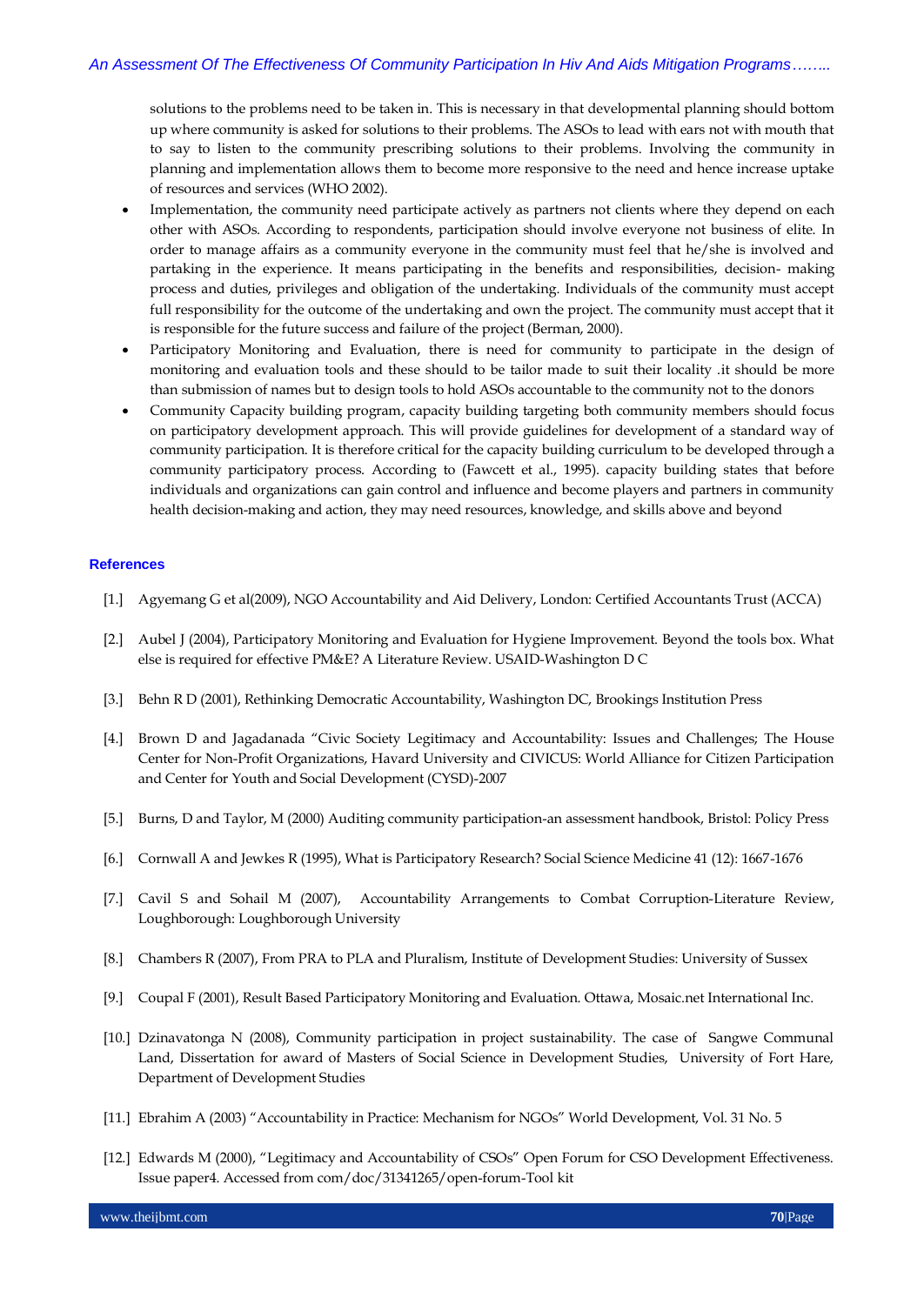- [13.] Foya, D. (2022) The implementation of Special Economic Zones for Economic Development:The case of Zimbabwe International Journal of Science, Engineering Research Volume 13, Issue 4 pages 606-633
- [14.] Foya, D. (2022) Challenges of Peacebuilding in Matebeleland North and South Provinces of Zimbabwe,International Journal of Humanities and Social Sciences,Volume 5 Issue 1 pages 77-101
- [15.] Francis P (2001), "Participatory Development at World Bank: The Primacy of Process. Chapter Five in Cookie and Kotari 2001.
- [16.] Hockings, M.,et al (2006) Evaluating Effectiveness: A Framework for assessing management effectiveness of protected areas. Second edition. IUCN, Gland, Switzerland. http://data.iucn.org/dbtw-wpd/edocs
- [17.] Hudson A and GOVNET (2009), "Background Paper for the Launch of the Work stream on Aid and Domestic Accountability: OECD-DAC GOVNET, Paris: OECD
- [18.] Hayward C, Simpson L and Wood L (2004), " Still left out in the cold: Problematising Participatory Research and Development: SociologiaRuralis, Vol. 44, No.1 . [http://www.fao.org//participation/english\\_web\\_new content en/definition.html](http://www.fao.org/participation/english_web_new%20content%20en/definition.html)
- [19.] Global AIDS Response Progress Report 2012 : Follow-up to the 2011 PoliticalDeclaration on HIV/AIDS : Intensifying Our Efforts To Elimating HIV/AIDS. Zimbabwe Country Report-ReportingPeriod : January 2010- December 2011
- [20.] Gray R, Owen D and Adam CA (1996), Accounting and Accountability : Changes and Challenges in Corporate Social and Environmental Reporting, London : Printice Hall
- [21.] Guijt, I (1999), Participatory Monitoring and Evaluation for Natural Resources Management and Research. Natural Resources Institute-University of Greenwick, Wallingford
- [22.] Ife, J. (2001), Human Rights and Social Work: Torwards Rights-Based Practice. Cambridge: Cambridge University Press
- [23.] Makumbe J. Mw. (1996), Participatory Development. The Case of Zimbabwe, UZ Publications, Harare
- [24.] Malena, C. Forster, R. and Sinh, J, (2004), Social Accountability: An Introduction to the Concept and Emerging Practice, Washington DC-Social Development World Bank
- [25.] Mayoux. L. (2003), Participatory Action Learning System: An Empowering Approach in Monitoring, Evaluation and Impact Assessment, manual, draft June, www.enterprise-impact.org.uk
- [26.] Mosse, D. (2002) "People"s Knowledge, Participation and Patronage: Operations and Representations in Rural Development. Chapter 2 in Cookie and Kotari
- [27.] Miller R. F. and Campbell R (2006), Taking stock of empowerment evaluation: An empirical review: American Journal of evaluation, Vol. 27
- [28.] Ministry of Health and Child Welfare, Zimbabwe National HIV Estimates, June 2010
- [29.] Mulgan, R. (2000), "Accountability." An Ever-Expanding Concept?, Discussion paper No. 72Graduate Program in Public Policy, Australian National University.
- [30.] NajamA (1996), Accountability: A Conceptual Framework. Development Policy Review, 14.
- [31.] National AIDS Spending Assessment Report-NASA Report for 2006 and 2007/2008 and 2009

www.theijbmt.com **71**|Page